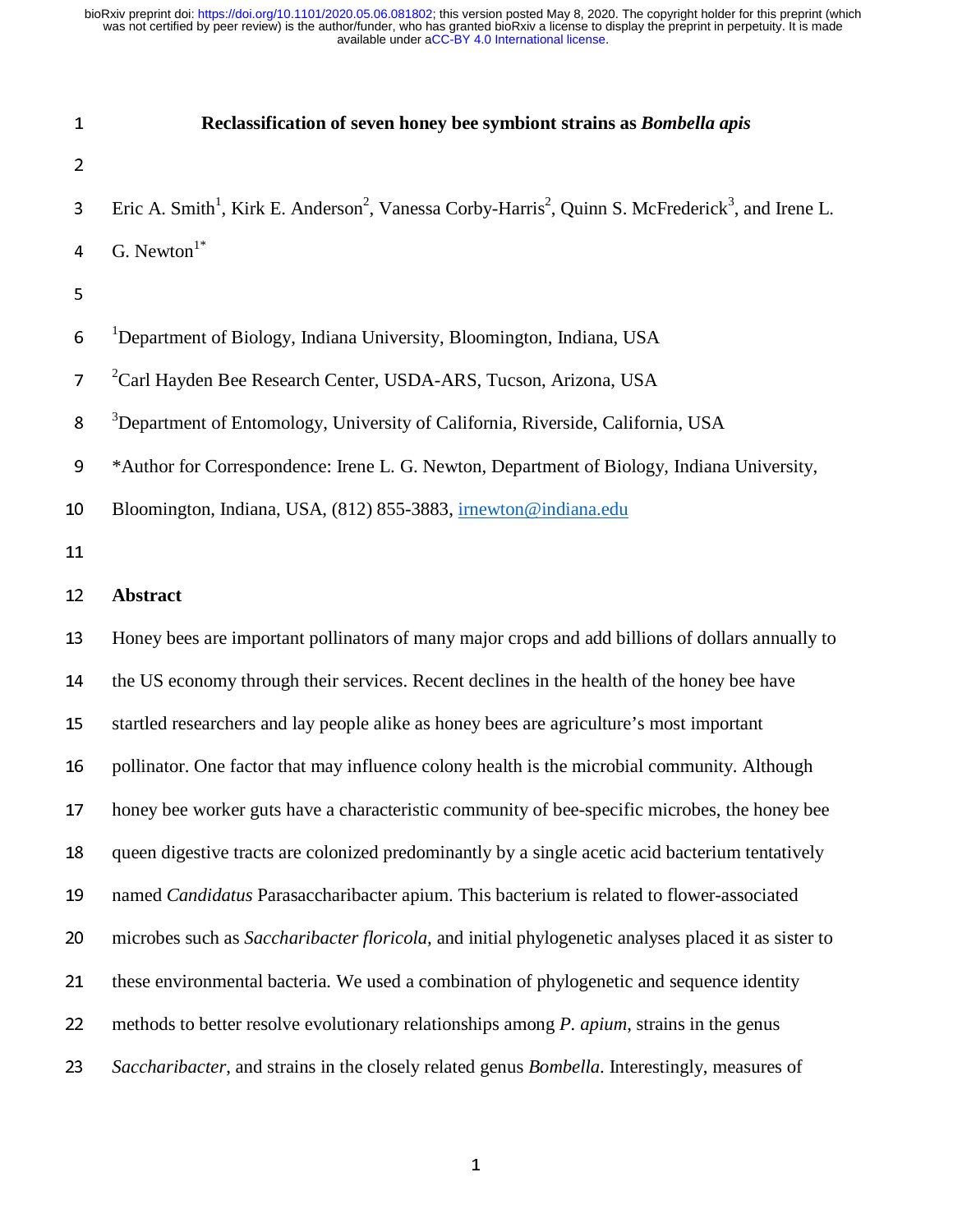| 24 | genome-wide average nucleotide identity and aligned fraction, coupled with phylogenetic           |
|----|---------------------------------------------------------------------------------------------------|
| 25 | placement, indicate that many strains labeled as P. apium and Saccharibacter sp. are all the same |
| 26 | species as Bombella apis. We propose reclassifying these strains as Bombella apis and outline     |
| 27 | the data supporting that classification below.                                                    |
| 28 | <b>Key Words</b>                                                                                  |
| 29 | Bacterial classification, honey bee, evolution, phylogenetics, average nucleotide identity        |
| 30 |                                                                                                   |
| 31 |                                                                                                   |
| 32 |                                                                                                   |
| 33 |                                                                                                   |
| 34 |                                                                                                   |
| 35 |                                                                                                   |
| 36 |                                                                                                   |
| 37 |                                                                                                   |
| 38 |                                                                                                   |
| 39 |                                                                                                   |
| 40 |                                                                                                   |
| 41 |                                                                                                   |
| 42 |                                                                                                   |
| 43 |                                                                                                   |
| 44 |                                                                                                   |
| 45 |                                                                                                   |
| 46 |                                                                                                   |
|    |                                                                                                   |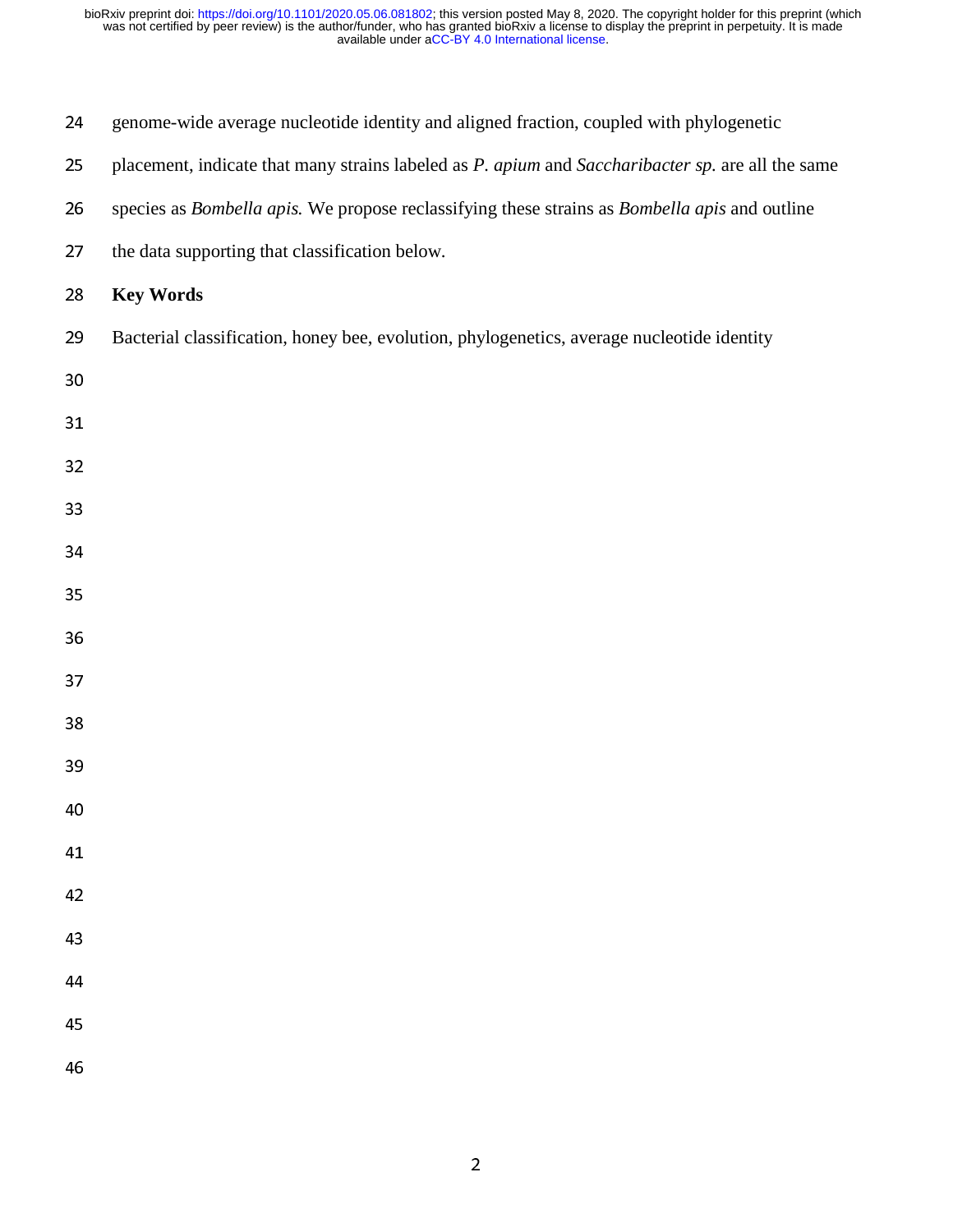### <sup>47</sup>**Introduction**

<sup>48</sup>The honey bee (*Apis mellifera*) is extremely important economically because of the 49 pollination services it provides to numerous agricultural crops. As a result, there is increasing 50 interest in determining how the microbiome supports and influences bee function. While a honey 51 bee colony is made up of individuals with distinct roles, or castes, the majority of studies on bee 52 microbiomes have focused on workers. The microbial community of worker bees consists of <sup>53</sup>eight to ten core bacterial species (Anderson *et al.*, 2016; Martinson *et al.*, 2011; 2012; Moran, <sup>54</sup>2015; Moran *et al.*, 2012; Sabree *et al.*, 2012). The characterization of these groups led to 55 speculation about their role in honey bee health and whether or not they provision nutrients <sup>56</sup>(Moran, 2015) or assist in the breakdown of plant-derived carbohydrates, as is the case in other 57 insect-microbe interactions (Douglas, 2013; Gündüz & Douglas, 2009; McCutcheon & Moran, 58 2007). There has also been speculation as to the role of the microbiome in resistance to 59 pathogens, as microbial communities have been shown to protect the bumble bee (*Bombus* 60 *terristris*) from the parasite *Crithidia bombi* (Koch & Schmid-Hempel, 2011). Honey bee-<sup>61</sup>associated microbes interact with each other in diverse ways both *in vitro* and *in vivo*, suggesting 62 that they may interact syntrophically within workers (Martinson *et al.*, 2012; Rokop *et al.*, 2015). <sup>63</sup>While these studies focused on honey bee workers are intriguing, it is surprising that only 64 recently was the microbiome of queen bees throughout development characterized (Tarpy *et al.*, <sup>65</sup>2015). 66 Interestingly, the microbial community associated with queen bees is vastly different than 67 that of workers and comprises a large percentage of acetic acid bacteria, a group of bacteria

68 present only at very small percentages in workers. One of the primary bacteria that differentiate

<sup>69</sup>queens from workers was tentatively named *Candidatus* Parasaccharibacter apium (Corby-Harris

and the state of the state of the state of the state of the state of the state of the state of the state of th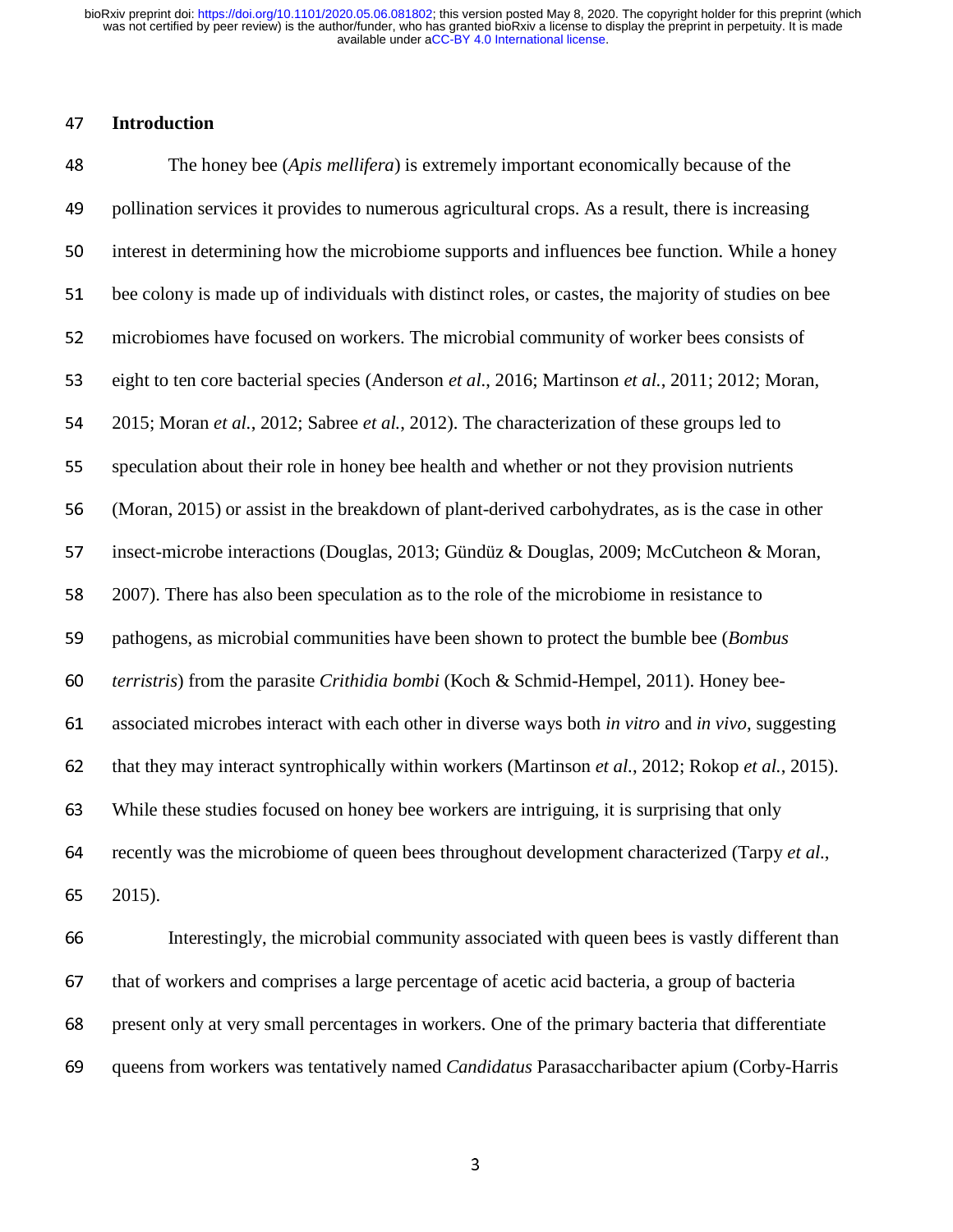| 70 | et al., 2014). This bacterium is in the family <i>Acetobacteraceae</i> and occupies defined niches      |
|----|---------------------------------------------------------------------------------------------------------|
| 71 | within the hive, including: queen guts, nurse hypopharyngeal glands, nurse crops, and royal jelly,      |
| 72 | and is only rarely found in high abundance outside of these areas (Anderson et al., 2013;               |
| 73 | Vojvodic et al., 2013). Evidence suggests that it might play a role in protecting developing larvae     |
| 74 | and queens from pathogens such as Nosema (Corby-Harris et al., 2014; 2016). Given that this             |
| 75 | bacterium makes up a large proportion of the queen gut microbiome, it is possible that it plays an      |
| 76 | important role in queen nutrition, protection from pathogens, and possibly modulating queen             |
| 77 | fertility, fecundity, and longevity (Anderson et al., 2018).                                            |
| 78 | We sought to determine the evolutionary relationships between strains of <i>P. apium</i> ,              |
| 79 | strains of the closely related genus Saccharibacter, and characterized sequences from strains of        |
| 80 | the recently named genus <i>Bombella</i> , using previously published data (see Table 1 for information |
| 81 | on all genomes used in this study). Using a combination of phylogenetic and sequence similarity         |
| 82 | methods, we found that many genomes labeled as P. apium or Saccharibacter sp. are actually the          |
| 83 | same species as strains of the previously described species <i>Bombella apis</i> . We reclassify these  |
| 84 | strains and outline the data supporting this reclassification below.                                    |
| 85 |                                                                                                         |
| 86 | <b>Materials and methods</b>                                                                            |

<sup>87</sup>*16S rRNA phylogeny* 

<sup>88</sup>To determine relatedness of the strains classified as *P. apium* and *Saccharibacter spp.*  89 compared to existing *Bombella* and *Saccharibacter* species, we compared 16S rRNA gene 90 sequences of these genomes to one another. We first downloaded all 16S sequences from NCBI 91 that were labeled as *Bombella, Parasaccharibacter,* or *Saccharibacter* (Table 1). We also <sup>92</sup>included *Gluconobacter oxydans* H24 for use as an outgroup. All sequences were aligned using

and the control of the control of the control of the control of the control of the control of the control of t<br>And the control of the control of the control of the control of the control of the control of the control of t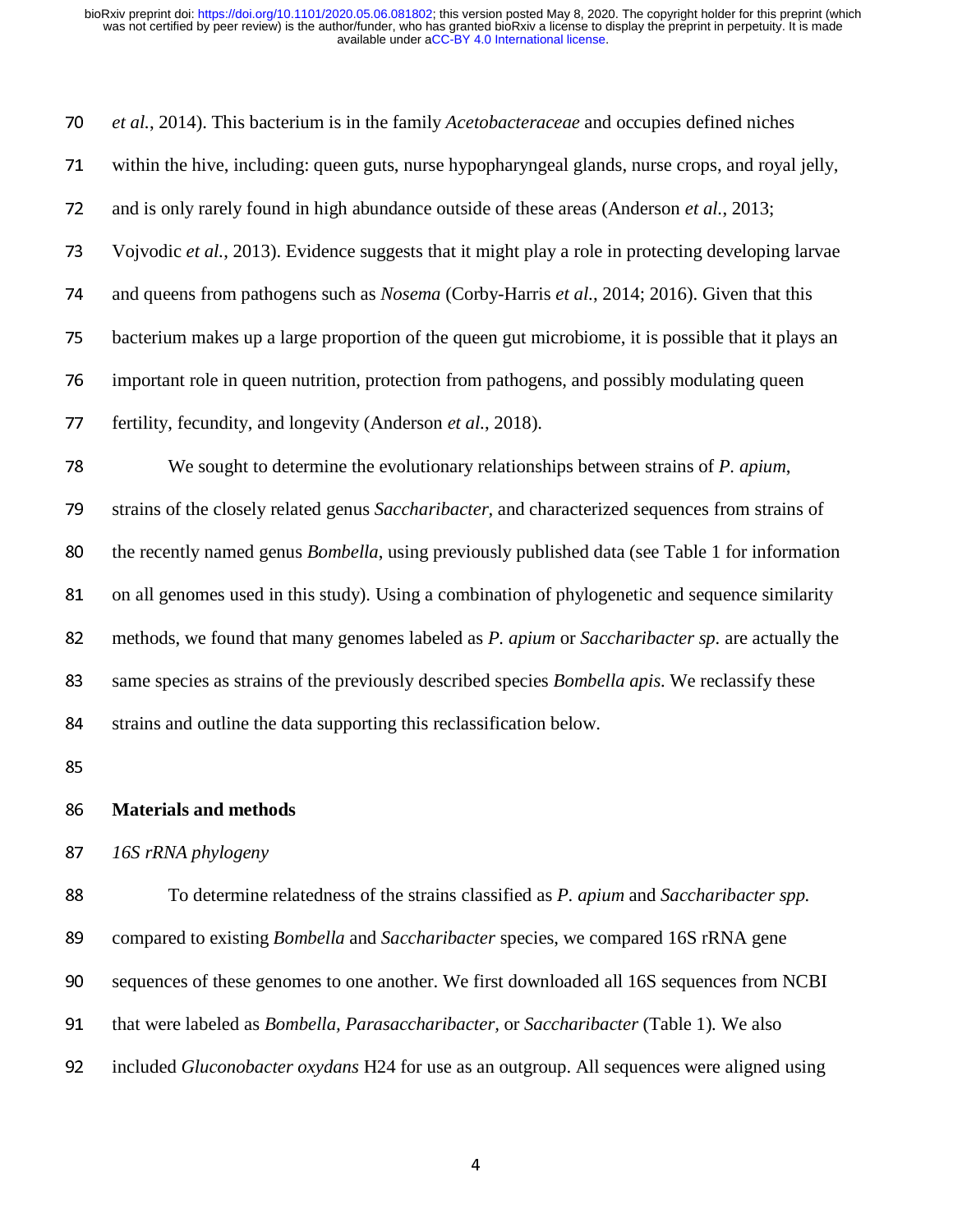| 93  | the SINA aligner (Pruesse et al., 2012); parameters used were set using the --auto option. A   |
|-----|------------------------------------------------------------------------------------------------|
| 94  | maximum likelihood phylogeny was constructed using RAxML with the GTRGAMMA                     |
| 95  | substitution model and 1000 bootstrap replicates (v8.2.11, (Stamatakis, 2006)). The final tree |
| 96  | was visualized using FigTree (v1.4.2, http://tree.bio.ed.ac.uk/software/figtree/).             |
| 97  |                                                                                                |
| 98  | Core ortholog phylogeny                                                                        |
| 99  | To determine genome-wide phylogenetic relationships between strains, we clustered              |
| 100 | genes from all genomes in Table 1 into orthologous gene clusters using OrthoMCL (v.2.0.9, (Li  |
| 101 | et al., 2003)). Amino acid sequences were downloaded from NCBI and clustering was performed    |
| 102 | using default OrthoMCL parameters. We then extracted single copy orthologs using a custom      |
| 103 | Perl script (available at:                                                                     |
| 104 | https://github.com/esmith1032/bombella_apis/blob/master/parse_ortho_out.pl). We constructed a  |
| 105 | phylogeny using concatenated amino acid alignments of all single-copy orthologs. The amino     |
| 106 | acid sequences were aligned using the MAFFT L-INS-I algorithm (v7.310, (Katoh et al., 2002)),  |
| 107 | and alignments were then concatenated, and used to construct a maximum likelihood phylogeny    |
| 108 | using RAxML with substitution model PROTGAMMALGF and 1000 bootstrap replicates                 |
| 109 | $(v8.2.11, (Stamatakis, 2006))$ . The final tree was visualized using FigTree $(v1.4.2, )$     |
| 110 | http://tree.bio.ed.ac.uk/software/figtree/).                                                   |
| 111 |                                                                                                |
| 112 | Calculation of genomic similarity                                                              |
| 113 | To determine relatedness and proper species assignment, we calculated genome-wide              |
| 114 | Average Nucleotide Identity (gANI) and aligned fraction (AF) for each pairwise comparison      |
|     |                                                                                                |

115 using ANIcalculator (Varghese *et al.*, 2015). Predicted transcript sequences for each pairwise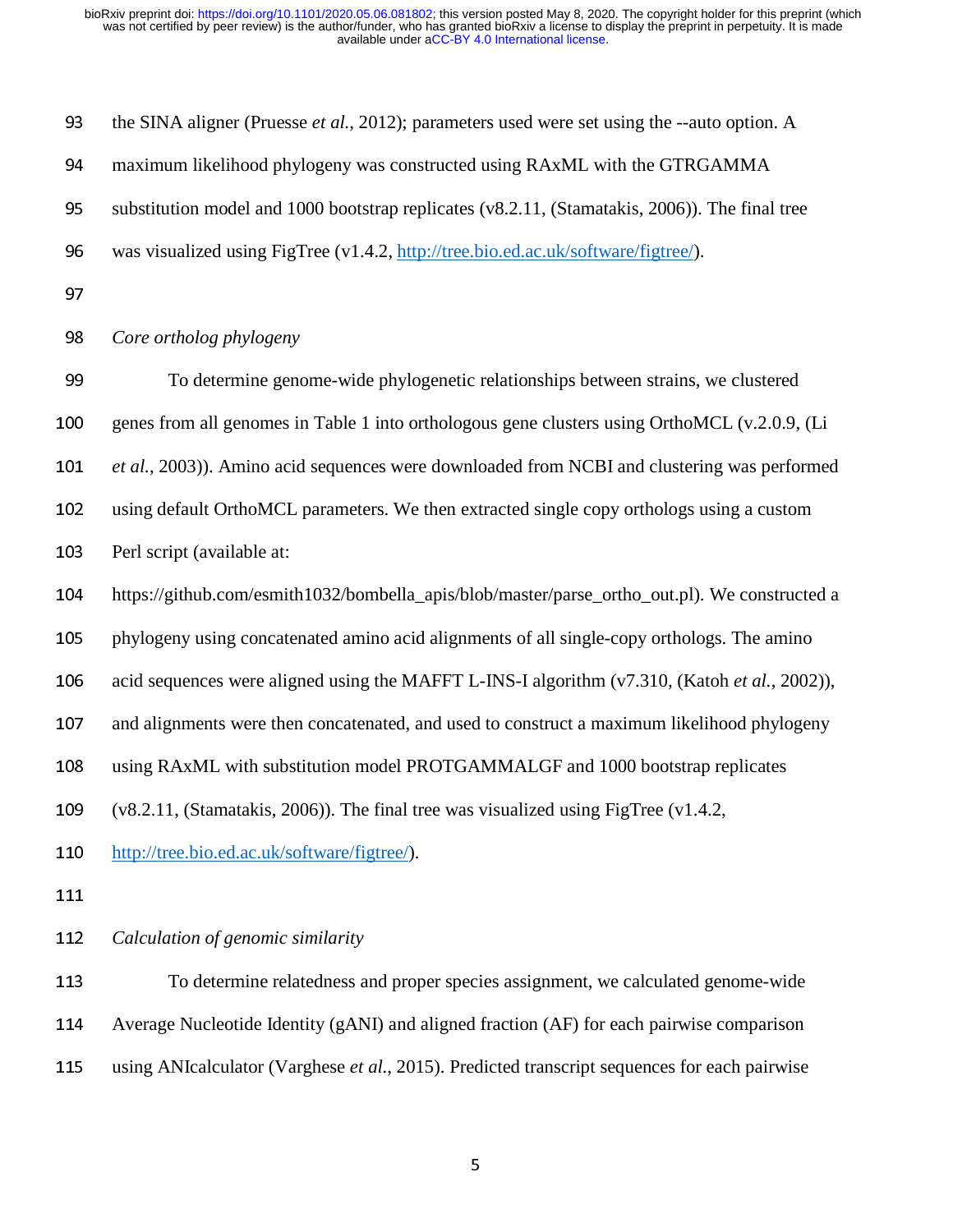| 116 | comparison were passed to the software, which output gANI and AF in each direction for the                       |
|-----|------------------------------------------------------------------------------------------------------------------|
| 117 | pairwise comparison. As gANI and AF can vary depending on the direction of comparison due to                     |
| 118 | differences in genome lengths, we report results for comparisons in both directions.                             |
| 119 |                                                                                                                  |
| 120 | <b>Results</b>                                                                                                   |
| 121 | 16S rRNA gene phylogeny                                                                                          |
| 122 | To determine phylogenetic relationships of all genomes labeled Parasaccharibacter,                               |
| 123 | Saccharibacter, and Bombella on NCBI, we constructed a maximum likelihood phylogeny using                        |
| 124 | 16S rRNA sequences (Figure 1A). This phylogeny indicates that the 16S sequences from the                         |
| 125 | following genomes are all very closely related and represent a single, distinct clade: <i>Bombella</i>           |
| 126 | apis (16S sequence accession number: NR_157653.1), Saccharibacter sp. M18 (NCBI genome                           |
| 127 | accession number: GCA_002150105.1), Saccharibacter sp. 3.A.1 (GCA_002150125.1),                                  |
| 128 | Saccharibacter sp. AM169 (GCA_0007235565.1), P. apium G7_7_3c (GCA_002079945.1), P.                              |
| 129 | apium A29 (GCA_002917995.1), P. apium B8 (GCA_002917945.1), and P. apium C6                                      |
| 130 | (GCA_002917985.1). For simplicity, this clade will hereafter be referred to as the "clade of                     |
| 131 | interest". P. apium AS1 is not included in the clade of interest for reasons outlined below. The                 |
| 132 | relationships between sequences within the clade of interest are difficult to determine – as is                  |
| 133 | evidenced by the low bootstrap support for nodes within the clade – owing to the high degree of                  |
| 134 | similarity between the genomes. However, the phylogeny clearly places these accessions with B.                   |
| 135 | <i>apis</i> , and sister to P. <i>apium</i> AS1. It is interesting to note that, although the sequences all show |
| 136 | similar degrees of divergence from B. intestini and B. apis, bootstrap support is quite high for the             |
| 137 | separation of <i>B. intestini</i> from the clade of interest (Figure 1A).                                        |

138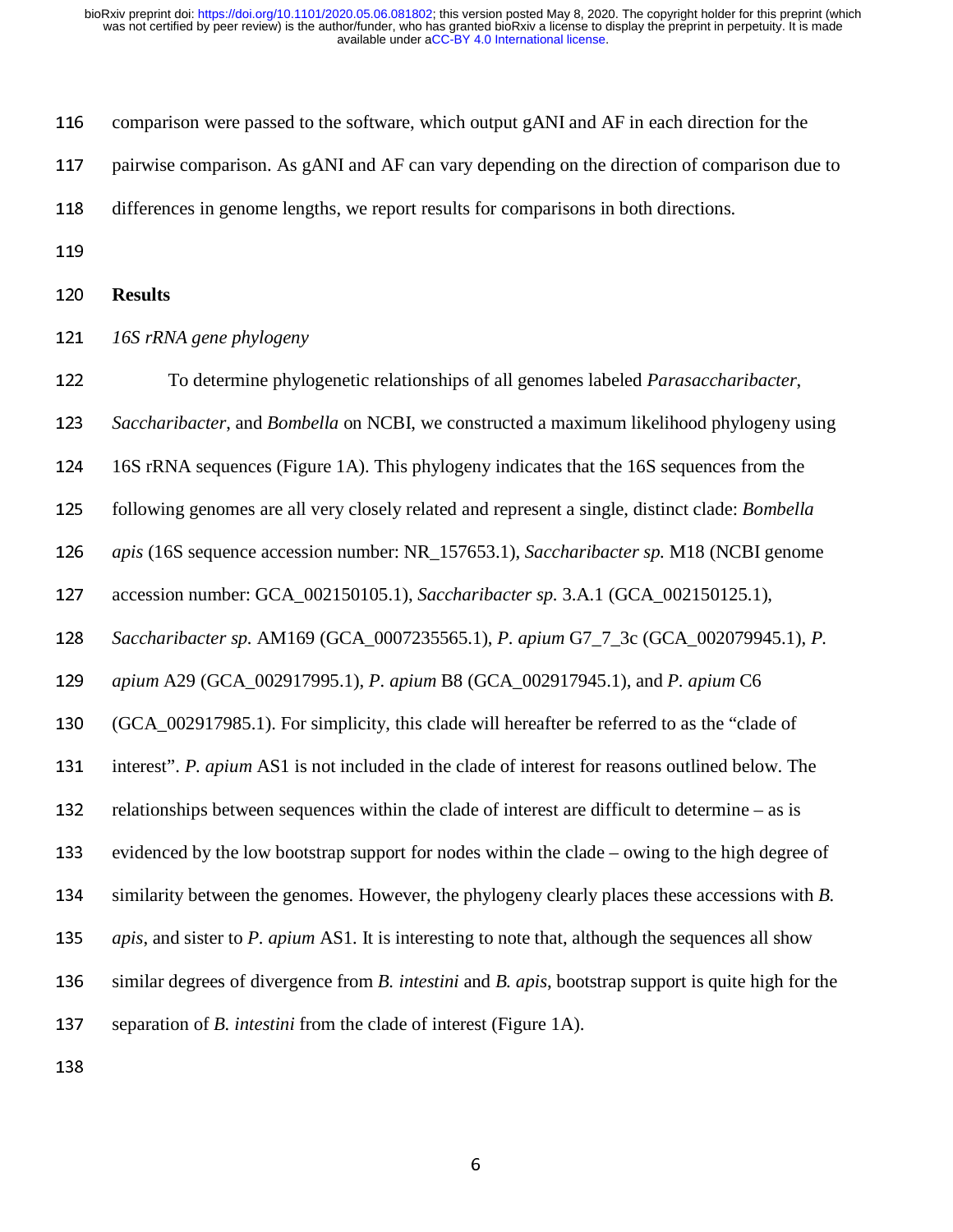#### <sup>139</sup>*Core ortholog phylogeny*

<sup>140</sup>We used OrthoMCL (v2.0.9 (Li *et al.*, 2003)) to define clusters of orthologous genes <sup>141</sup>(COGs) using the *Parasaccharibacter*, *Saccharibacter*, and *Bombella* genomes listed in Table 1; <sup>142</sup>*Gluconobacter oxydans* H24 was used as an outgroup. In total, 2,214 COGs were defined, with 143 an average of 8.8 genes per COG. Of these, 1,259 COGs were present as single copies in every 144 genome in the analysis; these were then used to construct a core ortholog phylogeny (Figure 1B) 145 to better resolve phylogenetic relationships. 146 This core orthology phylogeny largely agrees with our 16S rRNA gene phylogeny with 147 one exception: the relationships of *B. intestini* and *P. apium* AS1 have switched such that *B.* <sup>148</sup>*intestini* is now sister to the clade of interest. Bootstrap support for the nodes in this tree are 149 much higher than in the 16S tree, but are still relatively low within the clade of interest.

150 However, bootstrap support among the nodes making up the main backbone of the tree are all

151 100, indicating very high support for the basal nodes (Figure 1B).

152

<sup>153</sup>*Calculation of genomic similarity* 

Given the discrepancy between nomenclature and the phylogeny (the placement of "*Parasaccharibacter*" and "*Saccharibacter spp*." within the *Bombella* group), and considering 156 the short branch lengths within the clade of interest, we calculated genome-wide Average 157 Nucleotide Identity (gANI) and aligned fraction (AF) to clarify species relationships. The 158 general criteria for two genomes to be considered the same species are  $AF > 0.6$  and gANI  $>$ 96.5 (Varghese *et al.*, 2015). Using these criteria, all genomes within the clade of interest should be considered the same species, and distinct from *B. intestini* and *P. apium* AS1 (Figure 2), though part of the *Bombella* genus*.* Unfortunately, no genome has been published for *B. apis*.

**77 August 2014**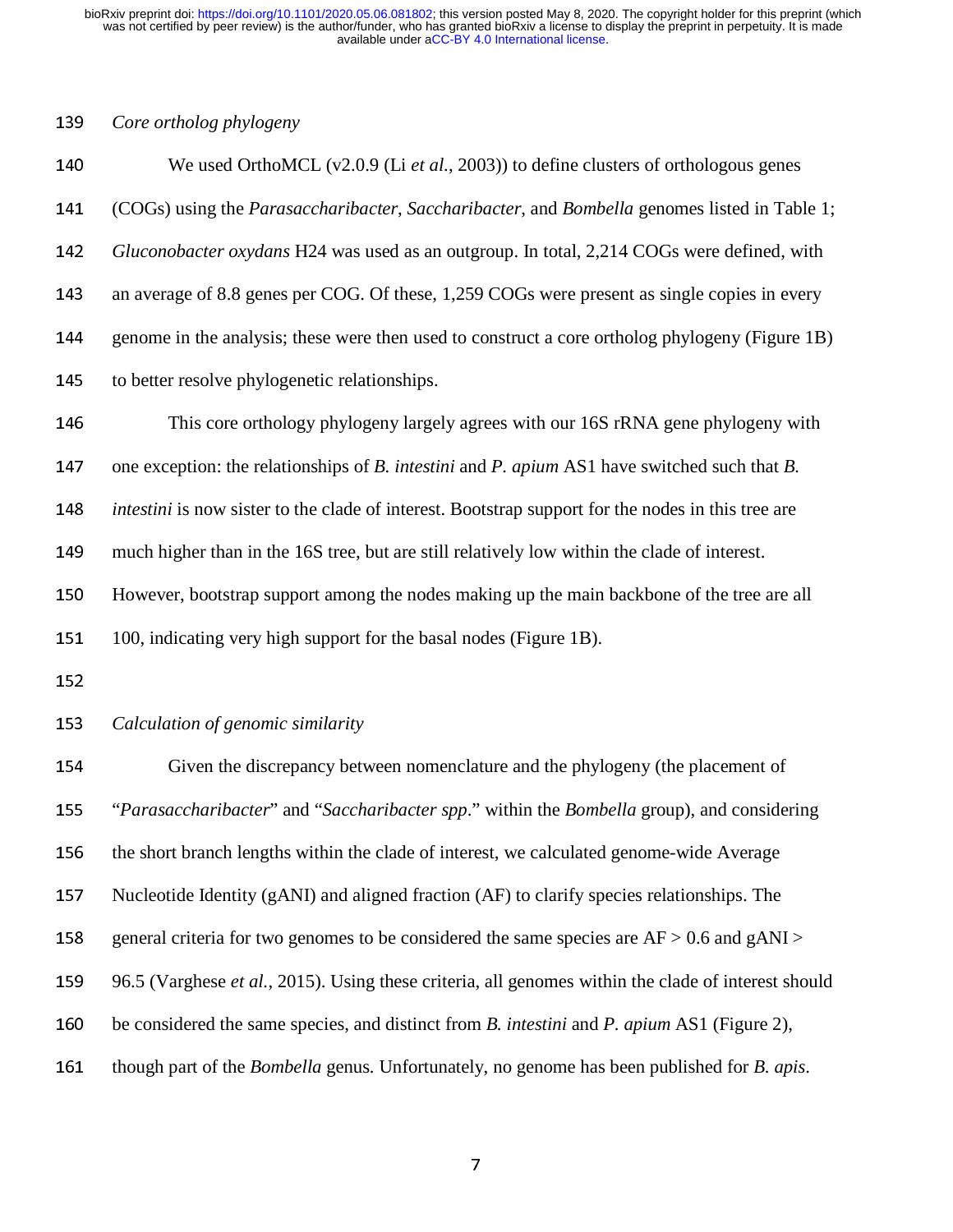162 However, the high degree of support for placement of the *B. apis* 16S rRNA gene sequence

163 within the clade of interest strongly suggests that the genomes within the clade of interest belong

<sup>164</sup>to the same species and are all *Bombella apis* strains.

165

#### <sup>166</sup>**Discussion**

167 Here, we used a combination of phylogenetic analysis (16S rRNA and core orthologs)

168 and calculations of aligned fraction and genome-wide average nucleotide identity to determine

169 relationships among symbionts of honey bees, bumble bees, and environmental bacteria. The

170 phylogenetic data largely agree with each other, and with the AF and gANI delimitations of

171 species. The combination of these data indicate that the genomic accessions GCA\_000723565.1,

<sup>172</sup>GCA\_002079945.1, GCA\_002917995.1, GCA\_002917945.1, GCA\_002917985.1,

<sup>173</sup>GCA\_002150105.1, and GCA\_002150125.1 are all the same species, despite being named in

174 NCBI as various strains of *Parasaccharibacter apium* and *Saccharibacter sp.* Furthermore, 16S

<sup>175</sup>rRNA sequence data indicates that these genomes are all very closely related to *Bombella apis* 

176 and are likely the same species. Given that *P. apium* has been effectively but not validly

<sup>177</sup>described (i.e. in accordance with IJSEM standards)(Corby-Harris *et al.*, 2016), while *B. apis* has

178 been validly described (Yun *et al.*, 2017), we propose renaming the above accession numbers to

179 reflect the proper genus and species assignment while maintaining their current strain

180 designations (see Table 1 for full genus, species, and strain designations). We also propose

<sup>181</sup>renaming *P. apium* AS1 to *Bombella sp.* AS1.

182 Given the ever decreasing cost of genome sequencing and ever increasing number of 183 bacterial genomes being published, this study demonstrates the necessity for exercising caution 184 when 1) describing a new species and 2) assigning a new genome a genus/species designation. It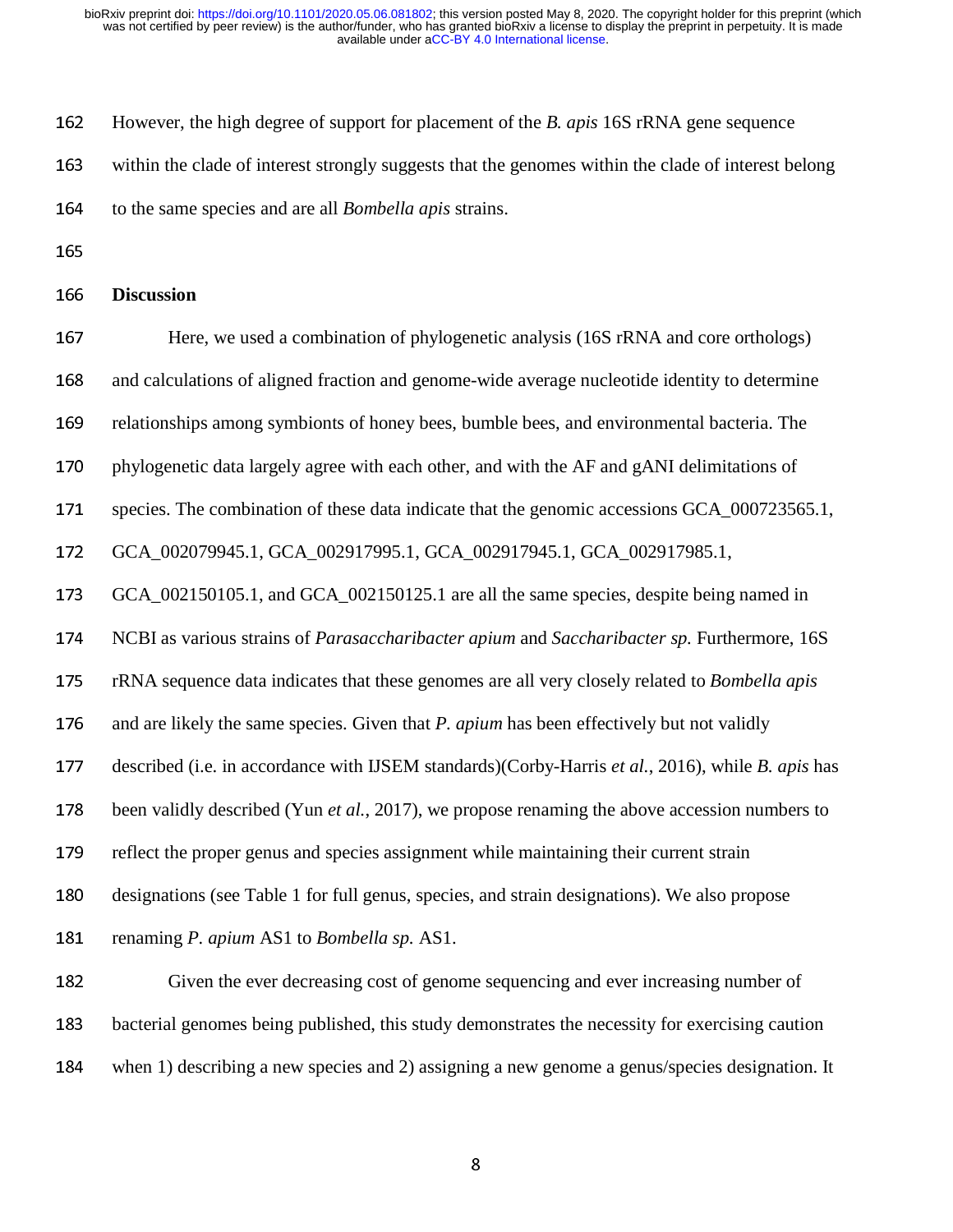| 185 | is becoming increasingly clear that 16S rRNA gene sequence data on their own, while useful        |
|-----|---------------------------------------------------------------------------------------------------|
| 186 | indicators of approximate phylogenetic placement of a bacterial strain, may not be sufficient for |
| 187 | accurate assignment of genus and species to a newly sequenced bacterial strain. Genome-wide       |
| 188 | data, when available, should be used to determine appropriate genus and species assignments       |
| 189 | (see Chun et al., 2018).                                                                          |
| 190 |                                                                                                   |
| 191 | <b>Authors and contributors</b>                                                                   |
| 192 | Conceptualization: EAS and ILGN; Formal analysis: EAS; Writing – original draft: EAS;             |
| 193 | Writing - review and editing: EAS, KEA, VCH, QSM, ILGN                                            |
| 194 |                                                                                                   |
| 195 | <b>Conflicts of interest</b>                                                                      |
| 196 | The authors declare that there are no conflicts of interest.                                      |
| 197 |                                                                                                   |
| 198 | <b>Funding information</b>                                                                        |
| 199 | EAS is supported by Agriculture and Food Research Initiative - Education and Workforce            |
| 200 | Development project accession no. 1019114 from the USDA National Institute of Food and            |
| 201 | Agriculture                                                                                       |
| 202 |                                                                                                   |
| 203 | <b>Acknowledgements</b>                                                                           |
| 204 | The authors thank Amelia R. I. Lindsey, Delaney L. Miller, and Audrey J. Parish for helpful       |
| 205 | feedback on drafts of this manuscript.                                                            |
| 206 |                                                                                                   |
| 207 |                                                                                                   |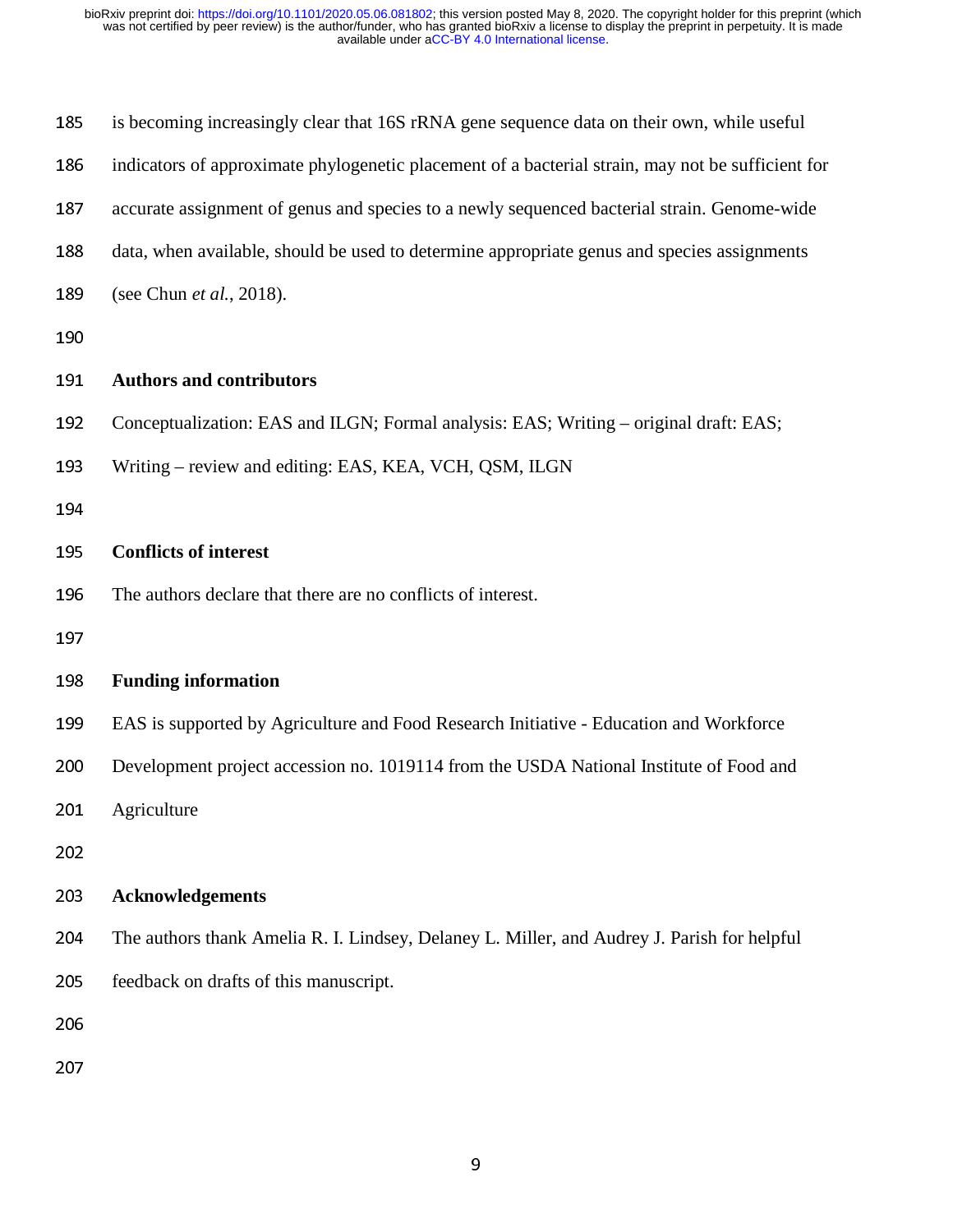### <sup>208</sup>**References**

- 209 Anderson, K. E., Ricigliano, V. A., Mott, B. M., Copeland, D. C., Floyd, A. S. & Maes, P.<br>210 (2018). The queen's gut refines with age: longevity phenotypes in a social insect model. 210 (2018). The queen's gut refines with age: longevity phenotypes in a social insect model.<br>211 *Microbiome* 6, 108. BioMed Central. 211 *Microbiome* 6, 108. BioMed Central.<br>212 **Anderson, K. E., Rodrigues, P. A. P., M**
- 212 **Anderson, K. E., Rodrigues, P. A. P., Mott, B. M., Maes, P. & Corby-Harris, V. (2016).**<br>213 Ecological Succession in the Honey Bee Gut: Shift in Lactobacillus Strain Dominance 213 Ecological Succession in the Honey Bee Gut: Shift in Lactobacillus Strain Dominance<br>214 During Early Adult Development. *Microb Ecol* **71**, 1008–1019. Springer US.
- 214 During Early Adult Development. *Microb Ecol* **71**, 1008–1019. Springer US.<br>215 Anderson, K. E., Sheehan, T. H., Mott, B. M., Maes, P., Snyder, L., Schwan, l 215 Anderson, K. E., Sheehan, T. H., Mott, B. M., Maes, P., Snyder, L., Schwan, M. R., Walton, 216 **A., Jones, B. M. & Corby-Harris, V. (2013)**. Microbial Ecology of the Hive and 216 **A., Jones, B. M. & Corby-Harris, V. (2013).** Microbial Ecology of the Hive and 217 Pollination Landscape: Bacterial Associates from Floral Nectar, the Alimentary Tr 217 Pollination Landscape: Bacterial Associates from Floral Nectar, the Alimentary Tract and<br>218 Stored Food of Honey Bees (Apis mellifera). *PLoS ONE* 8 (N. M. Gerardo, Ed.).
- 218 Stored Food of Honey Bees (Apis mellifera). *PLoS ONE* 8 (N. M. Gerardo, Ed.).<br>219 Chun, J., Oren, A., Ventosa, A., Christensen, H., Arahal, D. R., da Costa, M. S., 219 Chun, J., Oren, A., Ventosa, A., Christensen, H., Arahal, D. R., da Costa, M. S., Rooney, A. 220 P., Yi, H., Xu, X.-W. & other authors. (2018). Proposed minimal standards for the use of 220 **P., Yi, H., Xu, X.-W. & other authors**. **(2018).** Proposed minimal standards for the use of genome data for the taxonomy of prokaryotes. *Int J Syst Evol Microbiol* **68**. 461–466. 221 genome data for the taxonomy of prokaryotes. *Int J Syst Evol Microbiol* **68**, 461–466.<br>222 Microbiology Society. 222 Microbiology Society.<br>223 **Corby-Harris, V., Snyder**
- 223 Corby-Harris, V., Snyder, L., Meador, C. A. D., Naldo, R., Mott, B. & Anderson, K. E.<br>224 (2016). Parasaccharibacter apium, gen. nov., sp nov., Improves Honey Bee (Hymenopte 224 (2016). Parasaccharibacter apium, gen. nov., sp nov., Improves Honey Bee ( Hymenoptera:<br>225 Apidae) Resistance to Nosema. *J Econ Entomol* 109, 537–543.
- 225 Apidae) Resistance to Nosema. *J Econ Entomol* 109, 537–543.<br>226 Corby-Harris, V., Snyder, L. A., Schwan, M. R., Maes, P., McF 226 Corby-Harris, V., Snyder, L. A., Schwan, M. R., Maes, P., McFrederick, Q. S. & Anderson, <br>227 K. E. (2014). Origin and Effect of Alpha 2.2 Acetobacteraceae in Honey Bee Larvae and **K. E. (2014).** Origin and Effect of Alpha 2.2 Acetobacteraceae in Honey Bee Larvae and<br>228 Description of Parasaccharibacter apium gen. nov., sp nov. Appl Environ Microbiol **80**, 228 Description of Parasaccharibacter apium gen. nov., sp nov. *Appl Environ Microbiol* **80**,<br>229 7460–7472 (H. L. Drake, Ed.). American Society for Microbiology.
- 229 7460–7472 (H. L. Drake, Ed.). American Society for Microbiology.<br>230 **Douglas, A. E. (2013).** Microbial Brokers of Insect-Plant Interactions Re <sup>230</sup>**Douglas, A. E. (2013).** Microbial Brokers of Insect-Plant Interactions Revisited. *J Chem Ecol* 231 **39, 952–961. Springer US.**<br>232 **Ciindiiz E. A. & Douglas A**
- <sup>232</sup>**Gündüz, E. A. & Douglas, A. E. (2009).** Symbiotic Bacteria Enable Insect to Use a 233 Nutritionally Inadequate Diet. *Proceedings: Biological Sciences* 276, 987–991. Royal<br>234 Society. 234 Society.<br>235 Katob K N
- <sup>235</sup>**Katoh, K., Misawa, K., Kuma, K. I. & Miyata, T. (2002).** MAFFT: a novel method for rapid 236 multiple sequence alignment based on fast Fourier transform. *Nucleic Acids Res* 30, 3059–<br>237 3066. Oxford University Press. 237 3066. Oxford University Press.<br>238 Koch, H. & Schmid-Hempel, P. (2
- **Koch, H. & Schmid-Hempel, P. (2011).** Socially transmitted gut microbiota protect bumble<br>239 bees against an intestinal parasite. *Proc Natl Acad Sci USA* 108, 19288–19292. National 239 bees against an intestinal parasite. *Proc Natl Acad Sci USA* **108**, 19288–19292. National Acad Sci USA **108**, 19288–19292. National 240 Academy of Sciences.<br>241 **Li, L., Stoeckert, C. J. &**
- 241 Li, L., Stoeckert, C. J. & Roos, D. S. (2003). OrthoMCL: identification of ortholog groups for eukaryotic genomes. *Genome Res* 13, 2178–2189. Cold Spring Harbor Lab. eukaryotic genomes. *Genome Res* 13, 2178–2189. Cold Spring Harbor Lab.<br>243 **Martinson, V. G., Danforth, B. N., Minckley, R. L., Rueppell, O., Tingek, S.**
- 243 Martinson, V. G., Danforth, B. N., Minckley, R. L., Rueppell, O., Tingek, S. & Moran, N. 244 A. (2011). A simple and distinctive microbiota associated with honey bees and bumble bee 244 **A.** (2011). A simple and distinctive microbiota associated with honey bees and bumble bees.<br>245 *Mol Ecol* 20, 619–628. Wiley/Blackwell (10.1111).
- <sup>245</sup>*Mol Ecol* **<sup>20</sup>**, 619–628. Wiley/Blackwell (10.1111). 246 **Martinson, V. G., Moy, J. & Moran, N. A. (2012).** Establishment of Characteristic Gut Bacteria during Development of the Honeybee Worker. Appl Environ Microbiol 78, 2 <sup>247</sup>Bacteria during Development of the Honeybee Worker. *Appl Environ Microbiol* **<sup>78</sup>**, 2830–
- <sup>248</sup>2840. <sup>249</sup>**McCutcheon, J. P. & Moran, N. A. (2007).** Parallel genomic evolution and metabolic
- 250 interdependence in an ancient symbiosis. *Proc Natl Acad Sci USA* **104**, 19392–19397.<br>251 National Academy of Sciences.
- 251 National Academy of Sciences.<br>252 **Moran, N. A. (2015).** Genomics of <sup>252</sup>**Moran, N. A. (2015).** Genomics of the honey bee microbiome. *Curr Opin Insect Sci* **<sup>10</sup>**, 22–28.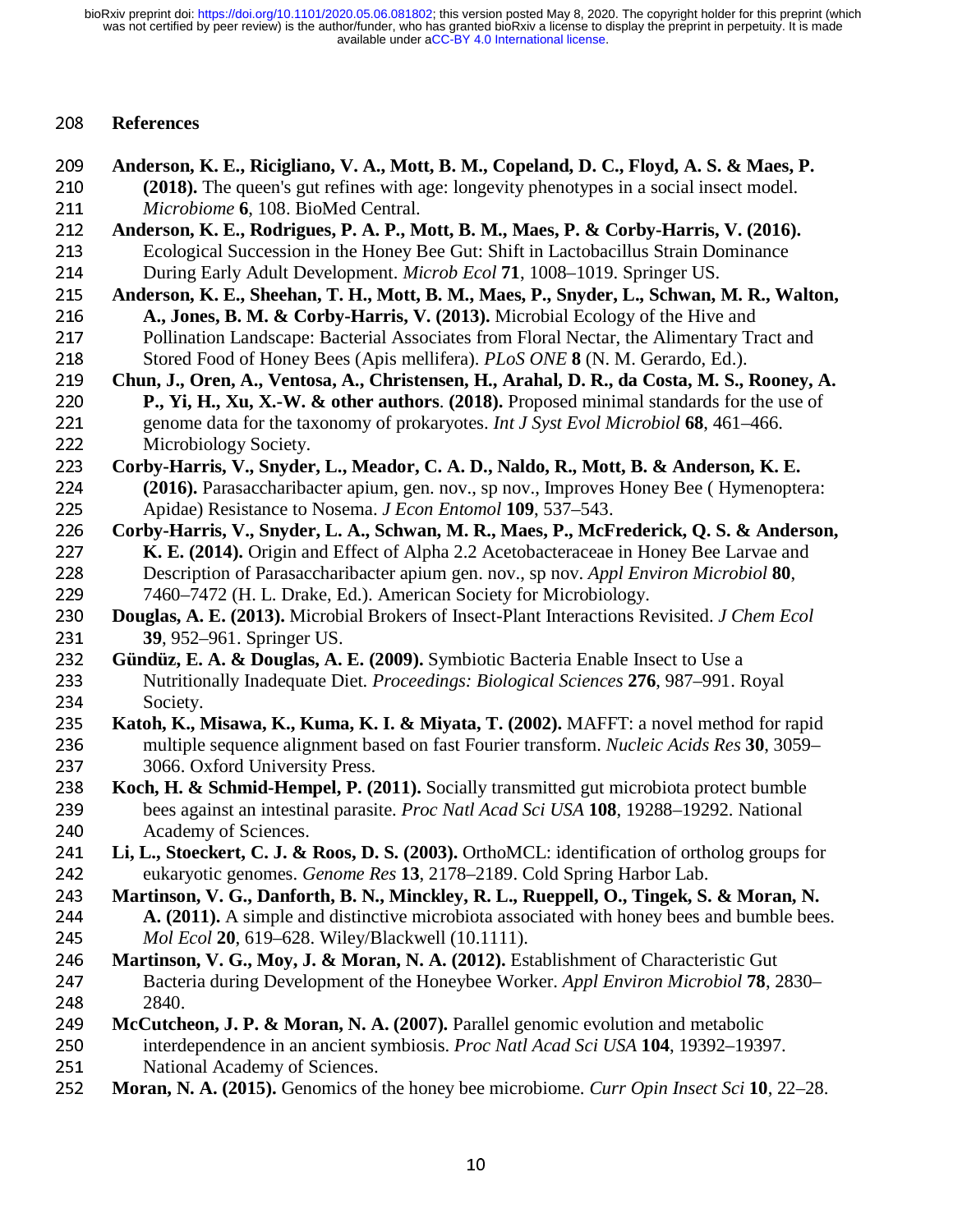- 253 **Moran, N. A., Hansen, A. K., Powell, J. E. & Sabree, Z. L. (2012).** Distinctive Gut Microbiota of Honey Bees Assessed Using Deep Sampling from Individual Worker Bees. *PLoS ONE* 7 254 of Honey Bees Assessed Using Deep Sampling from Individual Worker Bees. *PLoS ONE* 7<br>255 (G. Smagghe, Ed.). Public Library of Science.
- 255 (G. Smagghe, Ed.). Public Library of Science.<br>256 Pruesse, E., Peplies, J. & Gloeckner, F. O. (2012 256 **Pruesse, E., Peplies, J. & Gloeckner, F. O.** (2012). SINA: Accurate high-throughput multiple sequence alignment of ribosomal RNA genes. *Bioinformatics* 28, 1823–1829.
- 257 sequence alignment of ribosomal RNA genes. *Bioinformatics* **28**, 1823–1829.<br>258 **Rokop, Z. P., Horton, M. A. & Newton, I. L. G. (2015). Interactions between Co** 258 **Rokop, Z. P., Horton, M. A. & Newton, I. L. G. (2015).** Interactions between Cooccurring<br>259 Lactic Acid Bacteria in Honey Bee Hives. Appl Environ Microbiol 81, 7261–7270 (H.
- 259 Lactic Acid Bacteria in Honey Bee Hives. *Appl Environ Microbiol* **81**, 7261–7270 (H. 260 Goodrich-Blair, Ed.). American Society for Microbiology. 260 Goodrich-Blair, Ed.). American Society for Microbiology.<br>261 Sabree, Z. L., Hansen, A. K. & Moran, N. A. (2012). Independent
- 261 **Sabree, Z. L., Hansen, A. K. & Moran, N. A. (2012).** Independent Studies Using Deep<br>262 Sequencing Resolve the Same Set of Core Bacterial Species Dominating Gut Commu 262 Sequencing Resolve the Same Set of Core Bacterial Species Dominating Gut Communities<br>263 of Honey Bees, *PLoS ONE* 7 (S. Bertilsson, Ed.).
- 263 of Honey Bees. *PLoS ONE* 7 (S. Bertilsson, Ed.).<br>264 **Stamatakis, A. (2006).** RAxML-VI-HPC: maximum 264 **Stamatakis, A. (2006).** RAxML-VI-HPC: maximum likelihood-based phylogenetic analyses<br>265 with thousands of taxa and mixed models. *Bioinformatics* 22, 2688–2690. Oxford Univers 265 with thousands of taxa and mixed models. *Bioinformatics* 22, 2688–2690. Oxford University<br>266 Press. 266 Press.<br>267 Tarny D
- <sup>267</sup>**Tarpy, D. R., Mattila, H. R. & Newton, I. L. G. (2015).** Development of the Honey Bee Gut 268 Microbiome throughout the Queen-Rearing Process. *Appl Environ Microbiol* **81**, 3182–3191<br>269 (P. D. Schloss, Ed.). American Society for Microbiology. 269 (P. D. Schloss, Ed.). American Society for Microbiology.<br>270 Varghese, N. J., Mukherjee, S., Ivanova, N., Konstantinidi
- <sup>270</sup>**Varghese, N. J., Mukherjee, S., Ivanova, N., Konstantinidis, K. T., Mavrommatis, K.,**  271 **Kyrpides, N. C. & Pati, A. (2015).** Microbial species delineation using whole genome sequences. *Nucleic Acids Res* 43, 6761–6771. 272 sequences. *Nucleic Acids Res* 43, 6761–6771.<br>273 Voivodic, S., Rehan, S. M. & Anderson, K. E. (2
- 273 Vojvodic, S., Rehan, S. M. & Anderson, K. E. (2013). Microbial Gut Diversity of Africanized<br>274 and European Honey Bee Larval Instars. *PLoS ONE* 8 (G. Smagghe, Ed.). 274 and European Honey Bee Larval Instars. *PLoS ONE* 8 (G. Smagghe, Ed.).<br>275 Yun, J.-H., Lee, J.-Y., Hyun, D.-W., Jung, M.-J. & Bae, J.-W. (2017). Bom
- **Yun, J.-H., Lee, J.-Y., Hyun, D.-W., Jung, M.-J. & Bae, J.-W. (2017).** Bombella apis sp nov., an acetic acid bacterium isolated from the midgut of a honey bee. *Int J Syst Evol Microbiol* 276 an acetic acid bacterium isolated from the midgut of a honey bee. *Int J Syst Evol Microbiol* 277 **67**, 2184–2188. Microbiology Society. <sup>277</sup>**67**, 2184–2188. Microbiology Society.
- 278

283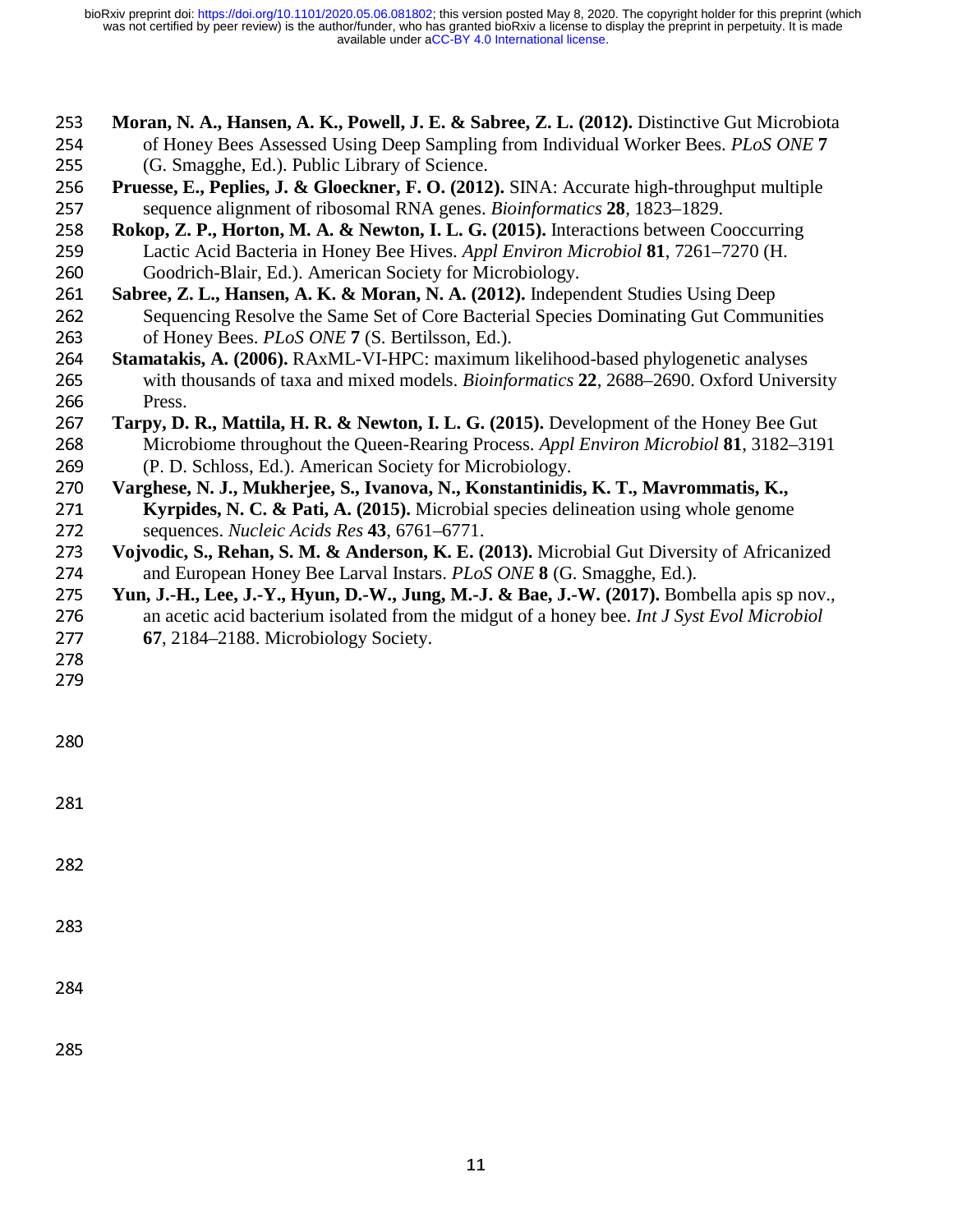<sup>287</sup>**Figure 1.** Maximum likelihood 16S rRNA gene phylogeny (A) and core ortholog phylogeny (B).

## <sup>286</sup>**Figure legends**

| 288 | Accession numbers are given with current names in parentheses. Numbers at nodes represent             |
|-----|-------------------------------------------------------------------------------------------------------|
| 289 | bootstrap support from 1000 bootstrap pseudoreplicates. The "clade of interest" is marked by a        |
| 290 | purple dot.                                                                                           |
| 291 | <b>Figure 2.</b> Pairwise aligned fraction (A) and genome-wide average nucleotide identity (B) of all |
| 292 | strains used in this study. Accession numbers are given with current names in parentheses.            |
| 293 | Colors in each cell scale with the metric. Aligned fraction scales from 0-100, while gANI scales      |
| 294 | from 0-1. To be considered the same species, two genomes should have aligned fraction $> 0.6$         |
| 295 | and $gANI > 96.5$ (Varghese <i>et al.</i> , 2015). Both metrics can vary depending on which genome is |
| 296 | considered the reference for alignment, and we made the calculations in both directions.              |
| 297 | Genomes listed on the horizontal axis were considered as the reference for these calculations.        |
|     |                                                                                                       |
| 298 |                                                                                                       |
| 299 |                                                                                                       |
| 300 |                                                                                                       |
|     |                                                                                                       |
| 301 |                                                                                                       |
| 302 |                                                                                                       |
|     |                                                                                                       |
| 303 |                                                                                                       |
| 304 |                                                                                                       |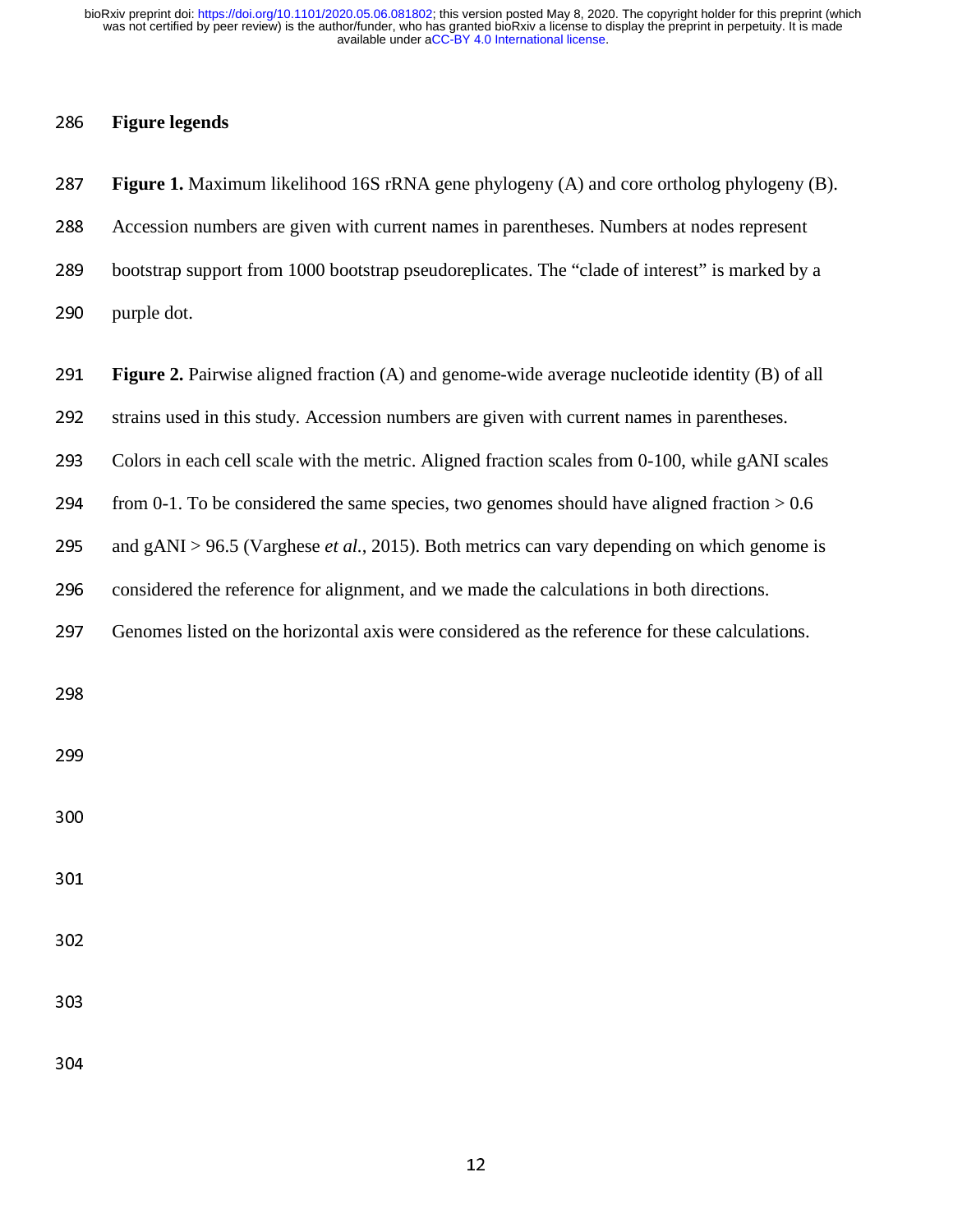<sup>306</sup>**Tables** 

## <sup>307</sup>**Table 1. GenBank accession number, current name, isolation source, genome size, %GC,**

<sup>308</sup>**and proposed new names of the strains used in this study.**

| <b>GenBank</b> accession | Current name                                                                                                                                   | Isolation source <sup>1</sup>       | Genome size (Mbp) | % $GC$ | Proposed new name   |
|--------------------------|------------------------------------------------------------------------------------------------------------------------------------------------|-------------------------------------|-------------------|--------|---------------------|
| GCA 002079945.1          | Parasaccharibacter apium G7_7_3c                                                                                                               | Apis mellifera hindgut <sup>a</sup> | 2.01              | 59.42  | Bombella apis G7_7  |
| GCA 002917995.1          | Parasaccharibacter apium A29                                                                                                                   | Apis mellifera larva <sup>a</sup>   | 2.01              | 59.39  | Bombella apis A29   |
| GCA 002917945.1          | Parasaccharibacter apium B8                                                                                                                    | Apis mellifera larva <sup>a</sup>   | 2.01              | 59.38  | Bombella apis B8    |
| GCA 002917985.1          | Parasaccharibacter apium C6                                                                                                                    | Apis mellifera larva <sup>a</sup>   | 2.01              | 59.38  | Bombella apis C6    |
| GCA 000723565.1          | Saccharibacter sp. AM169                                                                                                                       | Apis mellifera stomach <sup>b</sup> | 1.98              | 59.32  | Bombella apis AM16  |
| GCA 002150105.1          | Saccharibacter sp. M18                                                                                                                         | Apis mellifera stomach <sup>c</sup> | 2.01              | 59.35  | Bombella apis M18   |
| GCA 002150125.1          | Saccharibacter sp. 3.A.1                                                                                                                       | Honey <sup>c</sup>                  | 2.01              | 59.41  | Bombella apis 3.A.1 |
| GCA 002592045.1          | Parasaccharibacter apium AS1                                                                                                                   | Apis melliera larva                 | 1.85              | 52.64  | Bombella sp. AS1    |
| GCA 002003665.1          | Bombella intestini R-52487                                                                                                                     | Bombus lapidarius crop <sup>d</sup> | 2.02              | 54.94  | N/A                 |
| GCA 000378165.1          | Saccharibacter floricola DSM15669                                                                                                              | Flower <sup>e</sup>                 | 2.38              | 51.22  | N/A                 |
| GCA 000311765.1          | Gluconobacter oxydans H24                                                                                                                      | Industrial sample <sup>f</sup>      | 3.82              | 56.24  | N/A                 |
| 309                      |                                                                                                                                                |                                     |                   |        |                     |
| 310                      | <sup>1</sup> Isoloation source references: <sup>a</sup> Corby-Harris & Anderson 2018, <sup>b</sup> Chouaia et al. 2014, <sup>c</sup> Veress et |                                     |                   |        |                     |
| 311                      | al. 2017, <sup>d</sup> Li et al. 2016, <sup>e</sup> Jojima et al. 2004, <sup>f</sup> Ge et al. 2013                                            |                                     |                   |        |                     |
| 312                      |                                                                                                                                                |                                     |                   |        |                     |

313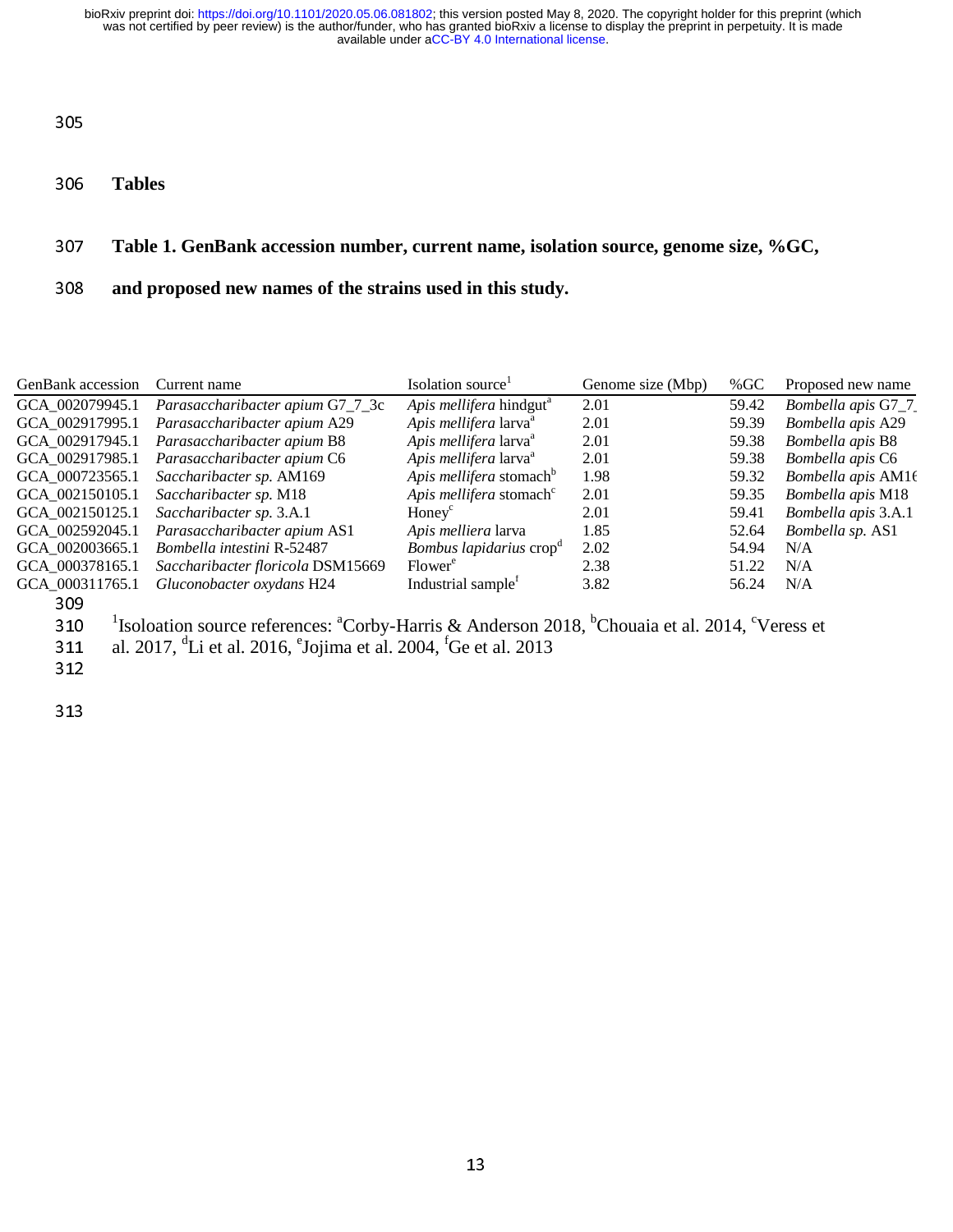

A